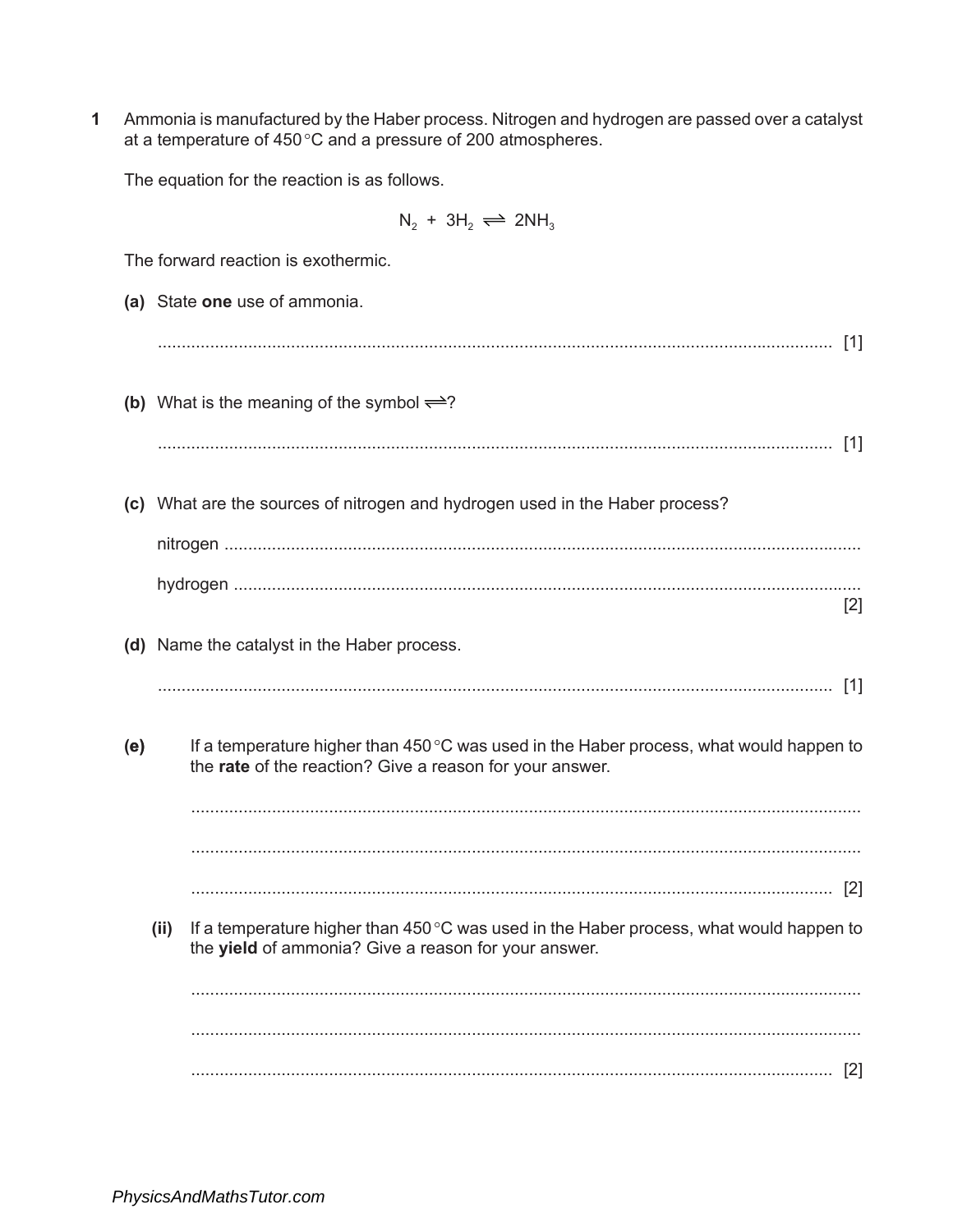| (f)   | If a pressur<br>happen to the yield of ammonia? Give a reason for your answer.                        | ocess, what would |
|-------|-------------------------------------------------------------------------------------------------------|-------------------|
|       |                                                                                                       |                   |
|       |                                                                                                       | [2]               |
| (ii)  | Explain why the rate of reaction would be faster if the pressure was greater than<br>200 atmospheres. |                   |
|       |                                                                                                       |                   |
|       |                                                                                                       | $\lceil 1 \rceil$ |
| (iii) | Suggest one reason why a pressure higher than 200 atmospheres is not used in the<br>Haber process.    |                   |
|       |                                                                                                       |                   |
|       |                                                                                                       | [1]               |

(g) Draw a dot-and-cross diagram to show the arrangement of the outer (valency) electrons in one molecule of ammonia.

- (h) Ammonia acts as a base when it reacts with sulfuric acid.
	- (i) What is a base? (ii) Write a balanced equation for the reaction between ammonia and sulfuric acid.  $[2] \centering \label{eq:3}$

 $[2]$ 

[Total: 18]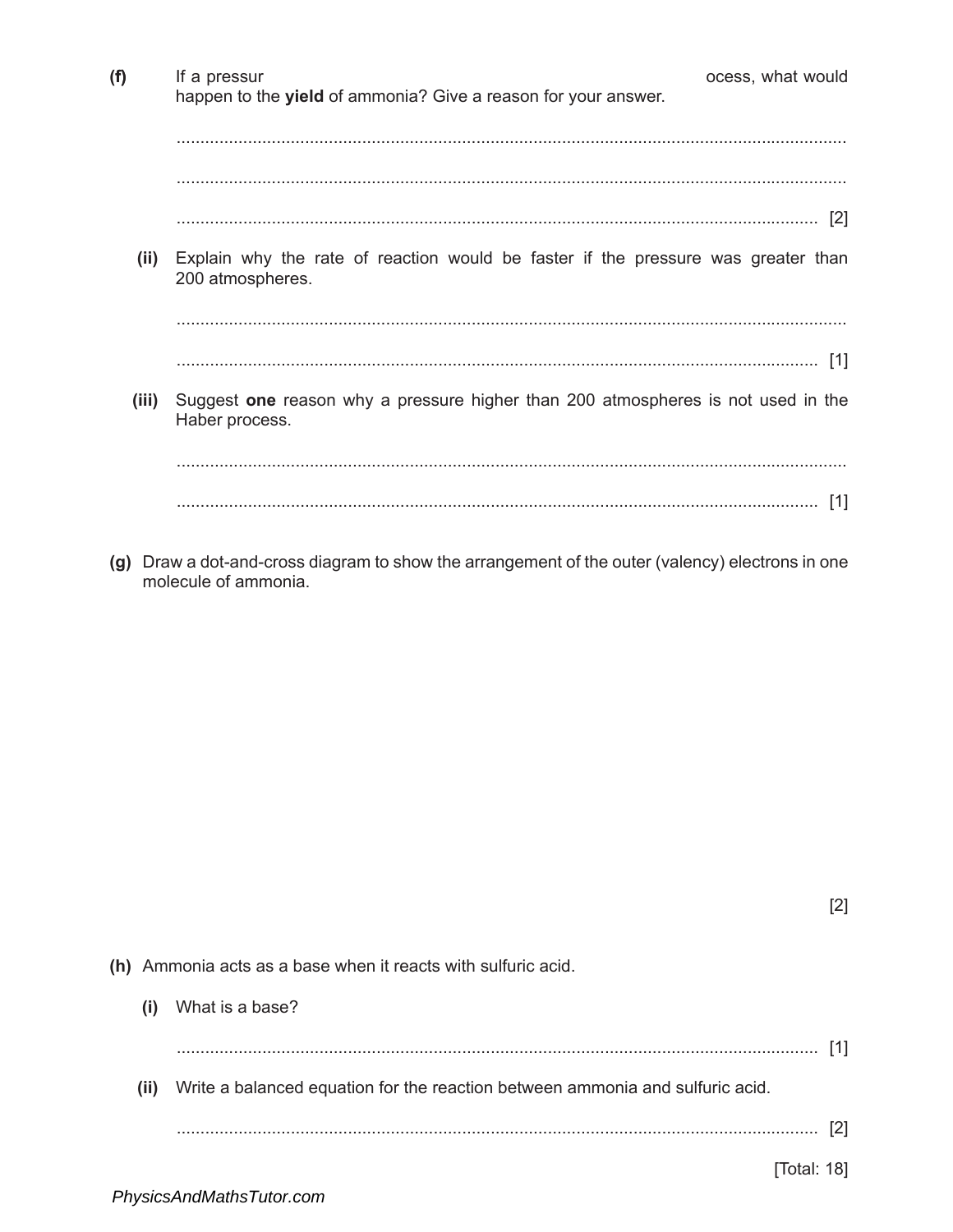$\overline{2}$ Ammonia is made by the Haber process.

 $N_2(g) + 3H_2(g) \rightleftharpoons 2NH_3(g)$ 

The forward reaction is exothermic. The conditions in the reaction chamber are:

- a pressure of 200 atmospheres.  $\bullet$
- a catalyst of finely divided iron,  $\bullet$
- a temperature of 400 to 450 °C.  $\bullet$
- (a) What are the two advantages of using a high pressure? Give a reason for both.

|                                                         | [4] |
|---------------------------------------------------------|-----|
| A higher temperature would give a faster reaction rate. |     |

- $(b)$ Why is a higher temperature not used?
	-
- $(c)$ Why is the iron catalyst used as a fine powder? (ii) Give two reasons why a catalyst is used.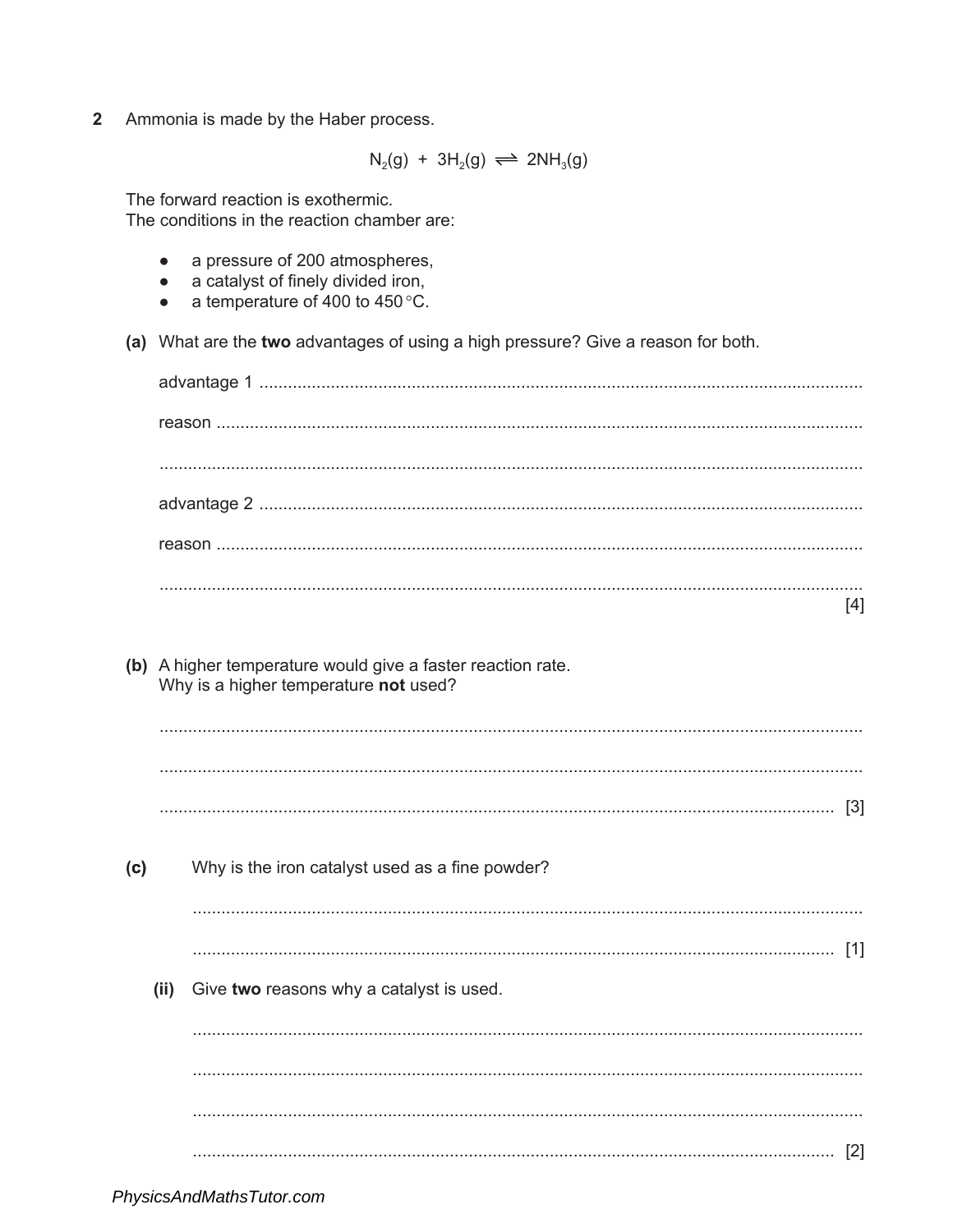**(d)** The equilibrium mixture leaving the reaction chamber contains 15% ammonia. Suggest how the ammonia could be separated from the mixture.

|          | boiling point/°C |
|----------|------------------|
| hydrogen | –253             |
| nitrogen | –196             |
| ammonia  | -33              |

| . |
|---|
| - |

**(e)** Ammonia is used to make nitrogen trifluoride, NF<sub>3</sub>. Nitrogen trifluoride is essential to the electronics industry. It is made by the following reaction.

|  | $F \rightarrow F$ |                                                        | $H \rightarrow F$ |
|--|-------------------|--------------------------------------------------------|-------------------|
|  |                   | $H - N - H$ + F $-F$ $\rightarrow$ F $-N - F$ + H $-F$ |                   |
|  | $F \rightarrow F$ |                                                        | $H \rightarrow F$ |
|  |                   |                                                        |                   |

Determine if the above reaction is exothermic or endothermic using the following bond energies and by completing the following table. The first line has been done as an example. Bond energy is the amount of energy, in kJ/mole, needed to break or make one mole of the bond.

| bond    | bond energy in kJ/mole |
|---------|------------------------|
| N-H     | 390                    |
| $F - F$ | 155                    |
| N-F     | 280                    |
| $H - F$ | 565                    |

| bond  | energy change/kJ        |
|-------|-------------------------|
| $N-H$ | $(3 \times 390) = 1170$ |
| F-F   |                         |
| N-F   |                         |
| H–F   |                         |

....................................................................................................................................................

.............................................................................................................................................. [4]

[Total: 16]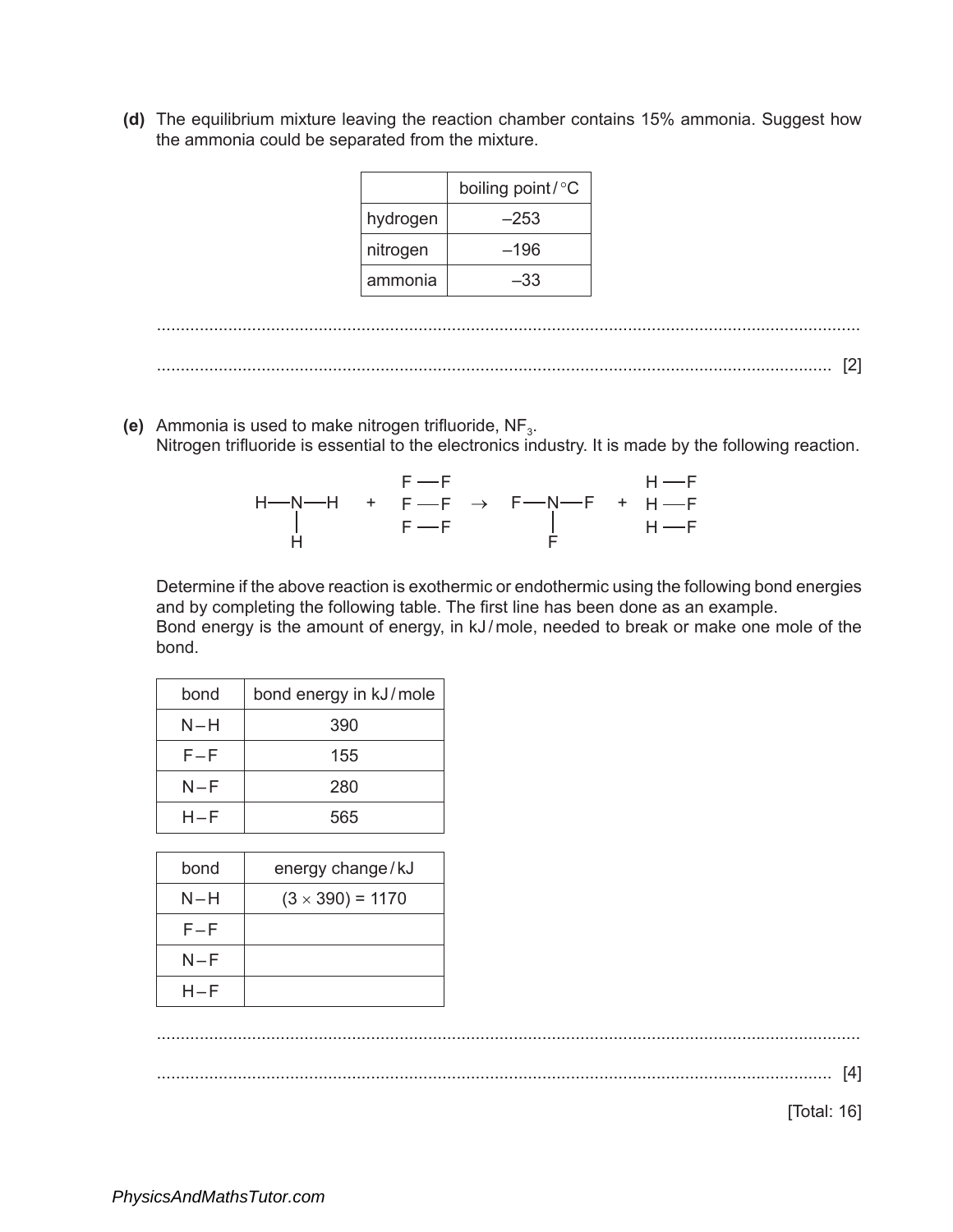- **3** All metal nitrates decompose when heated. A few form a nitrite and oxygen. Most form the metal oxide, oxygen and a brown gas called nitrogen dioxide.
	- **(a) (i)** Name a metal whose nitrate decomposes to form the metal nitrite and oxygen.

.............................................................................................................................. [1]

**(ii)** Complete the equation for the action of heat on lead(II) nitrate.

$$
\dots Pb(NO_3)_2 \rightarrow \dots \dots \rightarrow \dots NO_2 + O_2 \tag{2}
$$

**(iii)** Suggest why the nitrate of the metal, named in **(a)(i)**, decomposes less readily than lead(II) nitrate.

 .................................................................................................................................... .............................................................................................................................. [2]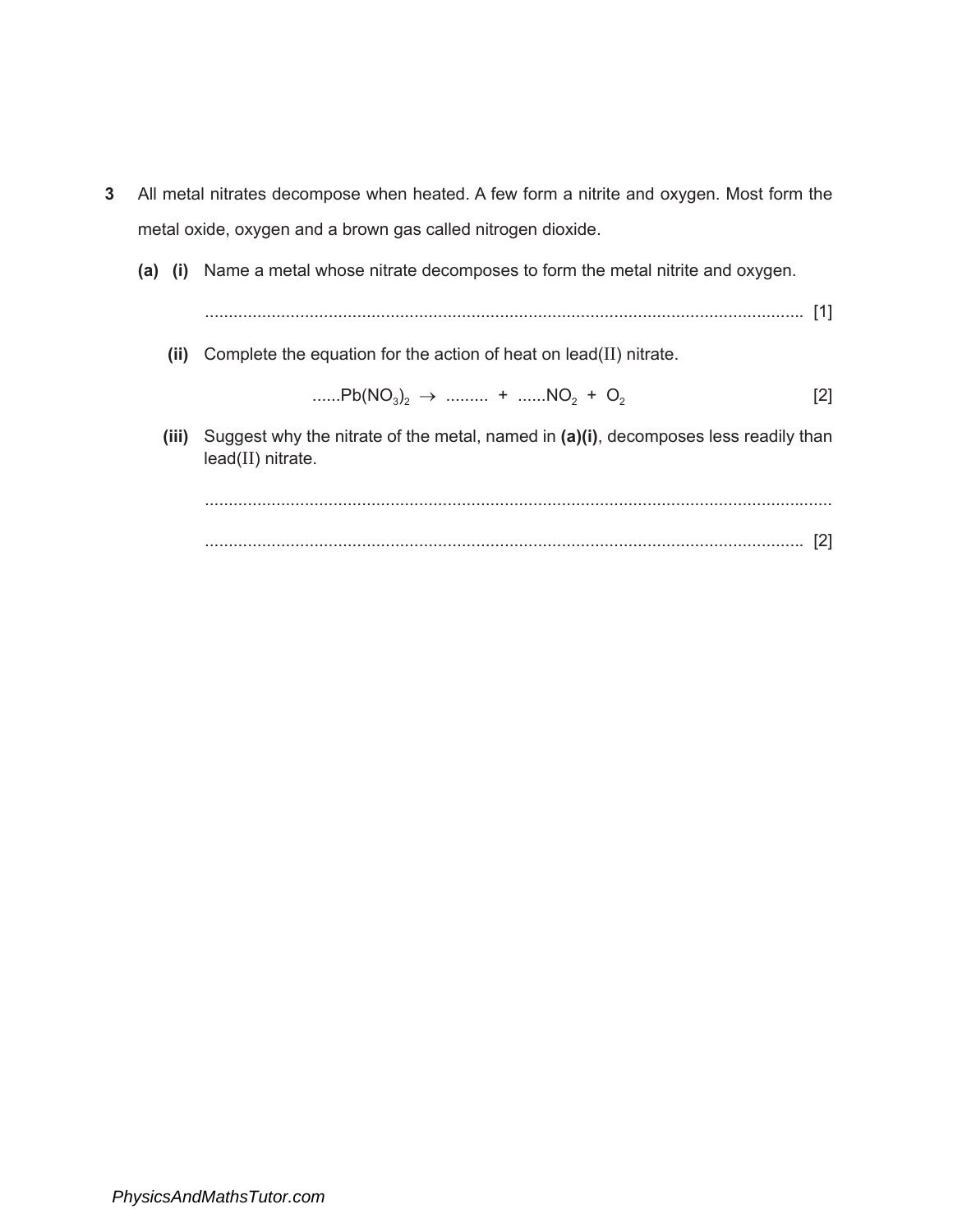**(b)** Almost all samples of nitrogen dioxide are an equilibrium mixture of nitrogen dioxide,  $NO<sub>2</sub>$ , and dinitrogen tetroxide,  $N<sub>2</sub>O<sub>4</sub>$ .

$$
2NO2(g)
$$
\n
$$
1 O2(g)
$$
\n
$$
1 O2(g)
$$
\n
$$
1 O2(g)
$$
\n
$$
1 O2(g)
$$
\n
$$
1 O2(g)
$$
\n
$$
1 O2(g)
$$
\n
$$
1 O2(g)
$$
\n
$$
1 O2(g)
$$
\n
$$
1 O2(g)
$$
\n
$$
1 O2(g)
$$

In the forward reaction, a bond forms between the two nitrogen dioxide molecules.

$$
\mathrm{NO_2~+~NO_2~\rightarrow~O_2N\!-\!NO_2}
$$

**(i)** Explain the term *equilibrium mixture*.

....................................................................................................................................

- .............................................................................................................................. [1]
- **(ii)** The syringe contains a sample of the equilibrium mixture. The plunger was pulled back reducing the pressure.

How would the colour of the gas inside the syringe change? Give an explanation for your answer.

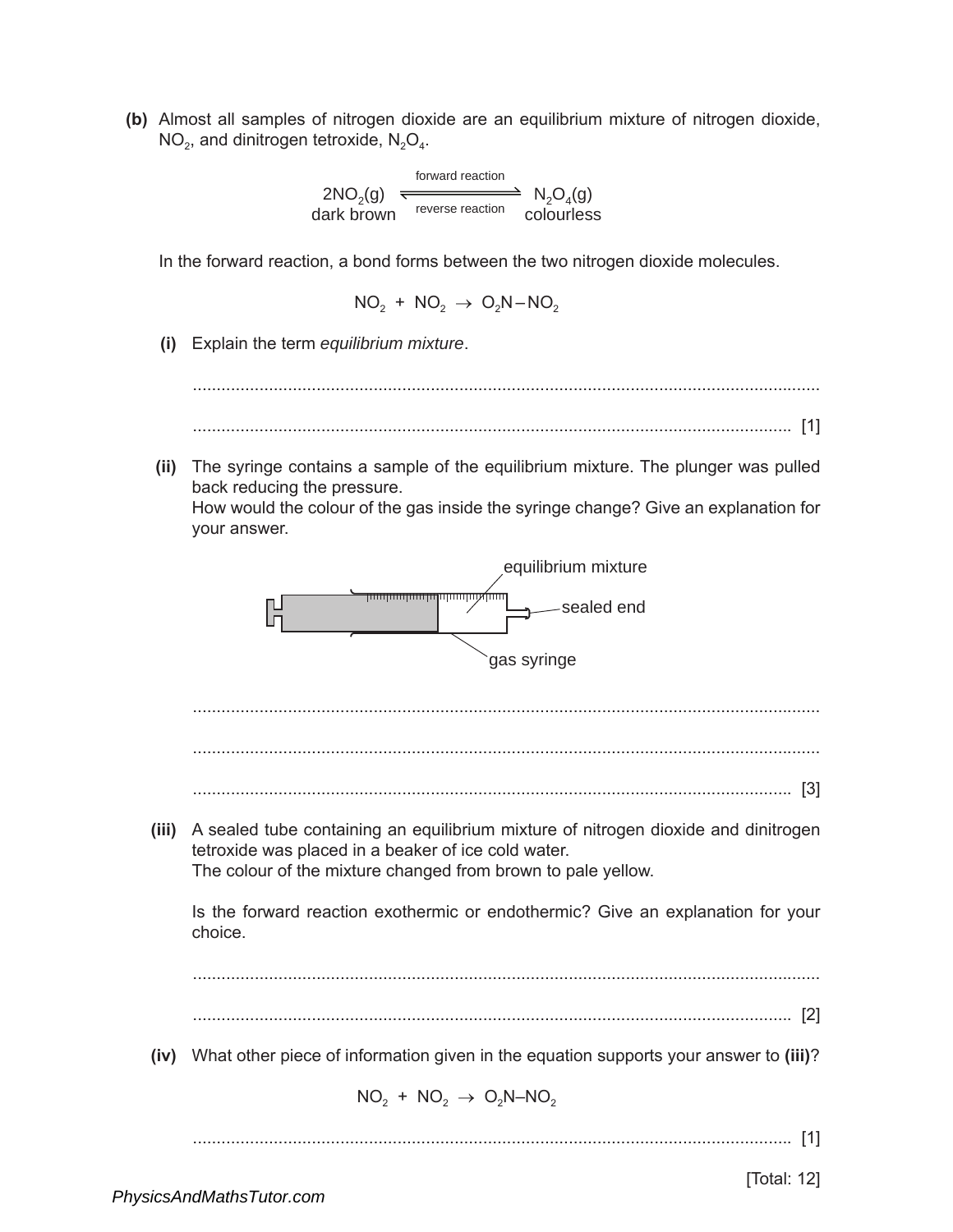**4** Nitrogen dioxide is a brown gas. It can be made by heating certain metal nitrates.

 $2\mathsf{Pb}(\mathsf{NO}_3)_2 \rightarrow 2\mathsf{PbO} + 4\mathsf{NO}_2 + \mathsf{O}_2$ 

**(a)** Name another metal whose nitrate decomposes to give the metal oxide, nitrogen dioxide and oxygen.

.............................................................................................................................. [1]

**(ii)** Complete the word equation for a metal whose nitrate does not give nitrogen dioxide on decomposition.

> metal nitrate → ..................................................... + oxygen [1]

**(b)** At most temperatures, samples of nitrogen dioxide are equilibrium mixtures.

 $2NO_2(g) \implies N_2O_4(g)$ dark brown pale yellow

**(i)** At 25 °C, the mixture contains 20 % of nitrogen dioxide. At 100 °C this has risen to 90%. Is the forward reaction exothermic or endothermic? Give a reason for your choice.

.................................................................................................................................... .................................................................................................................................... .............................................................................................................................. [2]

**(ii)** Explain why the colour of the equilibrium mixture becomes lighter when the pressure on the mixture is increased.

.................................................................................................................................... .................................................................................................................................... .............................................................................................................................. [2]